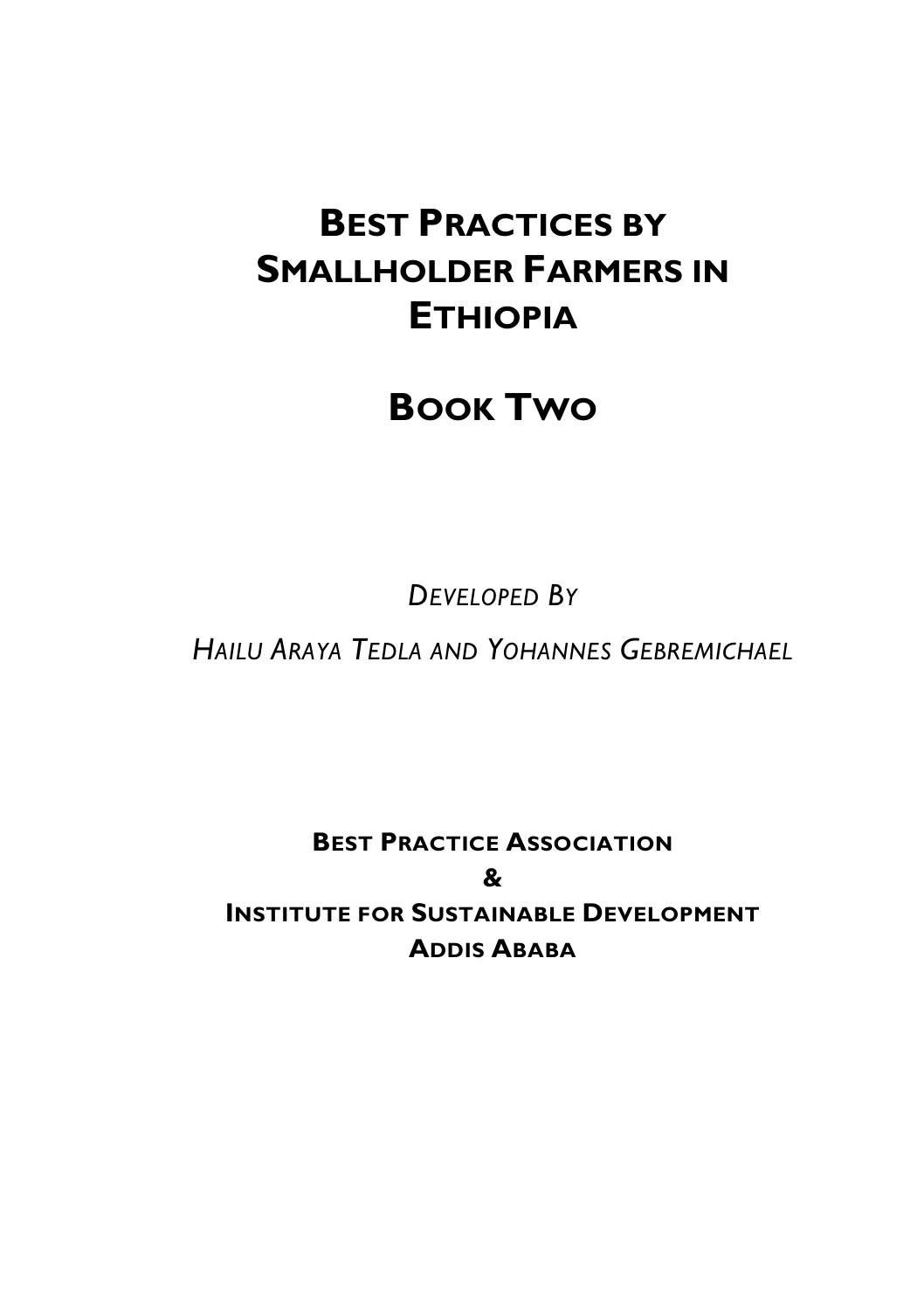Published by:

Best Practice Association (BPA) and Institute for Sustainable Development (ISD) P.O. Box 171–1110, Addis Ababa, Ethiopia Tel: +251-(0)911-246046 / +251-(0)116-186774 e-mail: bestpracticeassociation@gmail.com sustaindeveth@ethionet.et Websites: www.bestpractice.org.et www.isd.org.et

© The Church of Sweden, BPA and ISD, 2015

The Church of Sweden is gratefully acknowledged for its financial support to BPA to conduct an experience sharing on the best practices of the works of smallholder farmers of Ethiopia, and, to identify, write up and publish this second collection of "Best Practices".

Book editing: Eshetu Teka and Robert Waweru

Cover design: Binyam Woldu

Printed by Masters Printing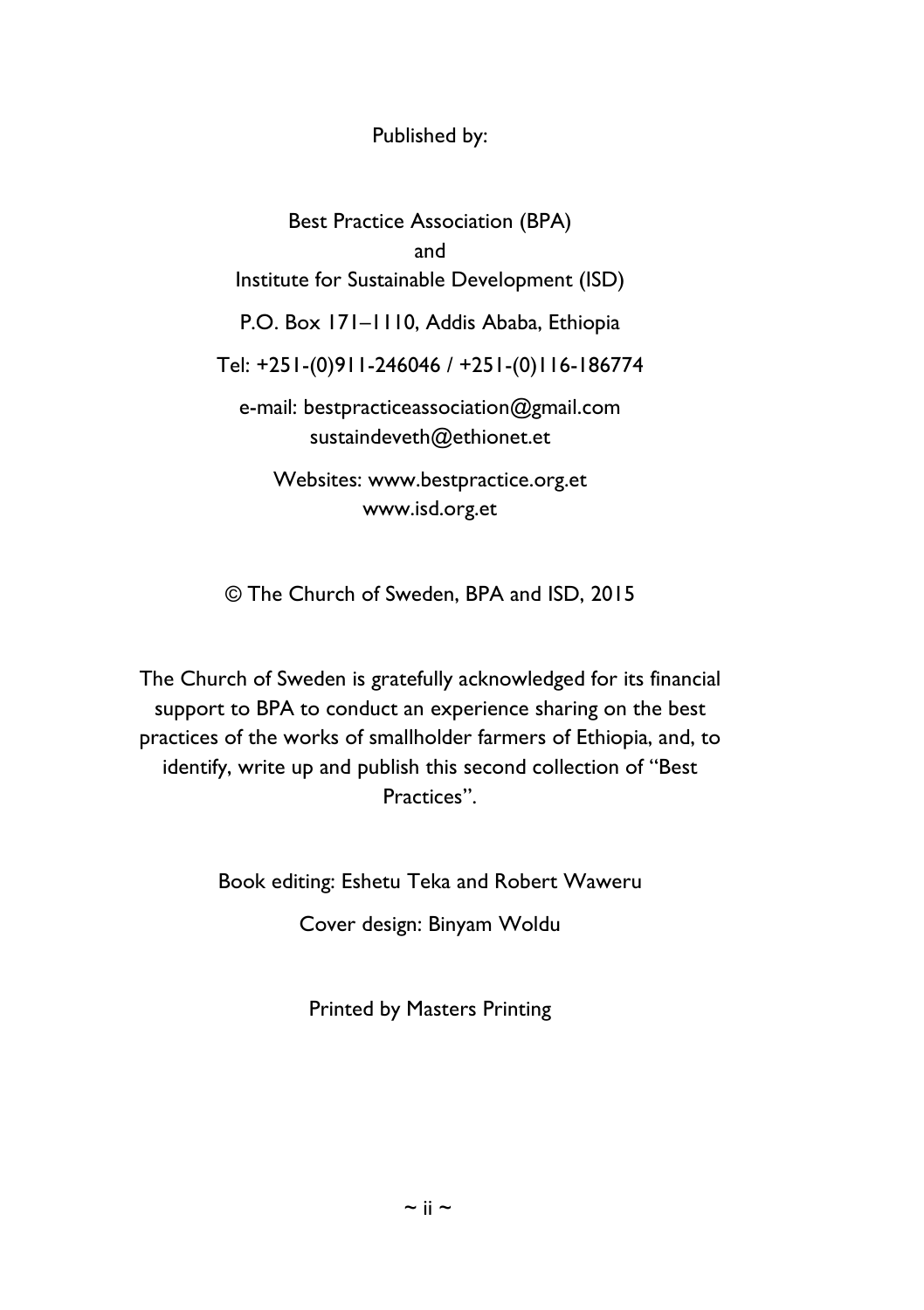# BEST PRACTICES BY SMALLHOLDER FARMERS IN ETHIOPIA

## **CONTENTS**

|     |                                                                                                                                                | vi             |
|-----|------------------------------------------------------------------------------------------------------------------------------------------------|----------------|
|     |                                                                                                                                                | vii            |
|     |                                                                                                                                                | ix             |
| 1.  |                                                                                                                                                | 1              |
| 1.1 |                                                                                                                                                | 1              |
| 1.2 | Environmental and Political Challenges for<br>The                                                                                              | $\overline{2}$ |
| 1.3 |                                                                                                                                                | 3              |
| 2.  | KONSO: THE LAND OF HEROES                                                                                                                      | 5              |
| 2.1 |                                                                                                                                                | 5              |
| 2.2 |                                                                                                                                                | 6              |
| 2.3 |                                                                                                                                                | 8              |
| 2.4 |                                                                                                                                                | 8              |
| 2.5 |                                                                                                                                                | 21             |
| 2.6 |                                                                                                                                                | 22             |
| 3.  | <b>FARMERS DIVERSIFIED THE CO-BENEFITS</b><br>DESMODIUM BEYOND CONTROLLING<br>OF<br>STRIGA AND STEMBORER: EXPERIENCES<br>FROM TIGRAY AND WOLLO | 23             |
| 3.1 |                                                                                                                                                | 23             |
| 3.2 |                                                                                                                                                | 25             |
| 3.3 | Interventions to overcome the challenge of stem-borer                                                                                          | 25             |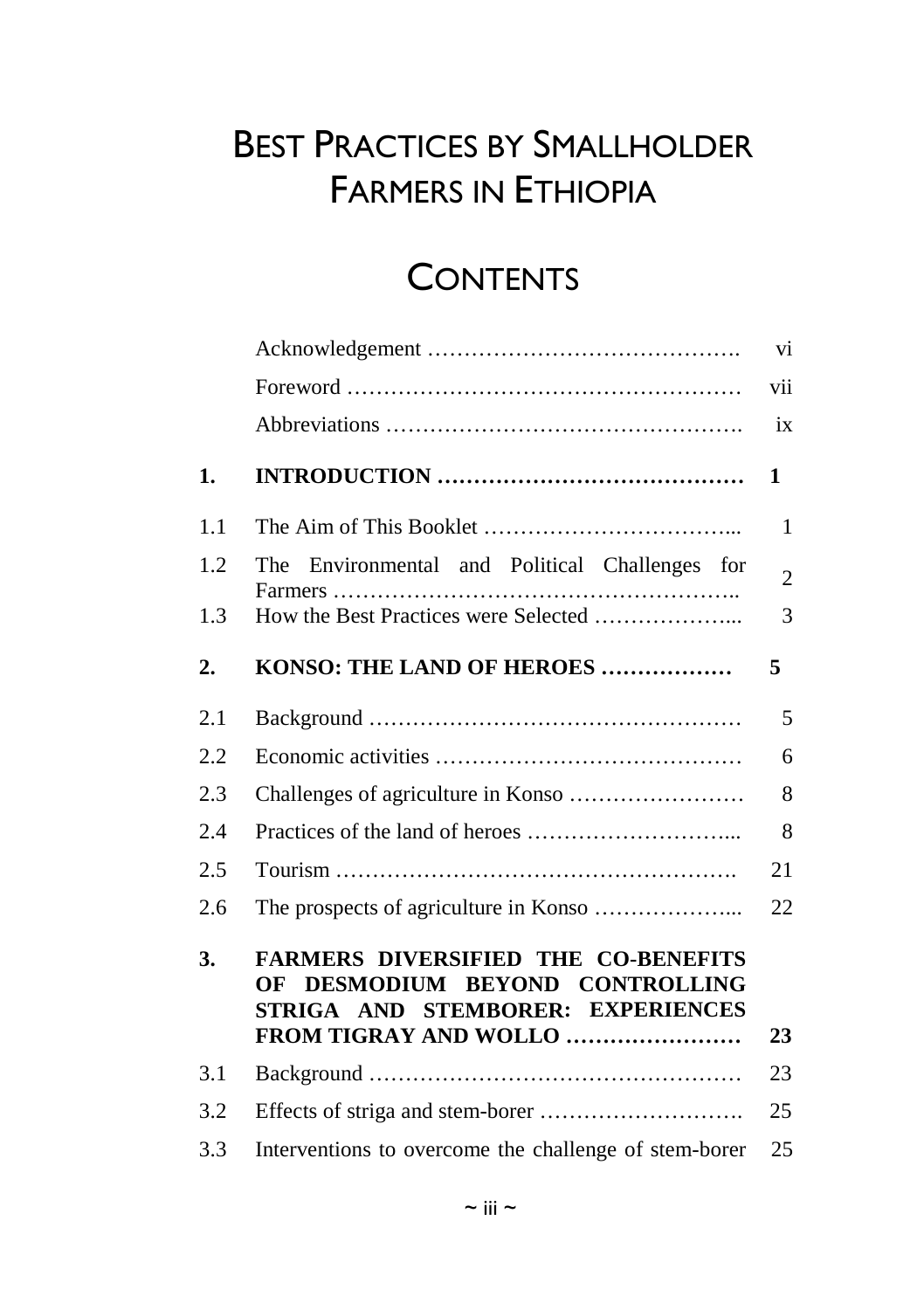| 3.4        | Effects of piloting Push Pull Technology with farmers                  | 27       |
|------------|------------------------------------------------------------------------|----------|
| 3.5        | Farmers' new dimensions of desmodium                                   | 35       |
| 3.6        |                                                                        | 37       |
| 4.         | <b>ENSET: THE MOTHER OF MILLIONS IN THE</b><br>FACE OF CLIMATE CHANGE  | 38       |
| 4.1        |                                                                        | 38       |
| 4.2        |                                                                        | 40       |
| 4.3        |                                                                        | 42       |
| 4.4        |                                                                        | 44       |
| 4.5        |                                                                        | 50       |
| 4.6        |                                                                        | 50       |
| 4.7<br>4.8 | Some challenges and farmers' practices to overcome                     | 51<br>54 |
| 5.         | AN EXAMPLE OF INTEGRATED FARMING:<br>POVERTY TO INVESTMENT AND<br>FROM | 55       |
| 5.1        |                                                                        | 55       |
| 5.2        |                                                                        |          |
|            | The way from poverty to investment                                     | 55       |
| 5.3        |                                                                        | 56       |
| 5.4        | Her innovation for labor requirement and fulfill in the                | 61       |
| 5.5        |                                                                        | 63       |
| 5.6        |                                                                        | 63       |
| 6.         | <b>FARMERS' PRACTICE: SEX IDENTIFICATION</b><br>OF CHICKS BY EGG SHAPE | 65       |
| 6.1        |                                                                        | 65       |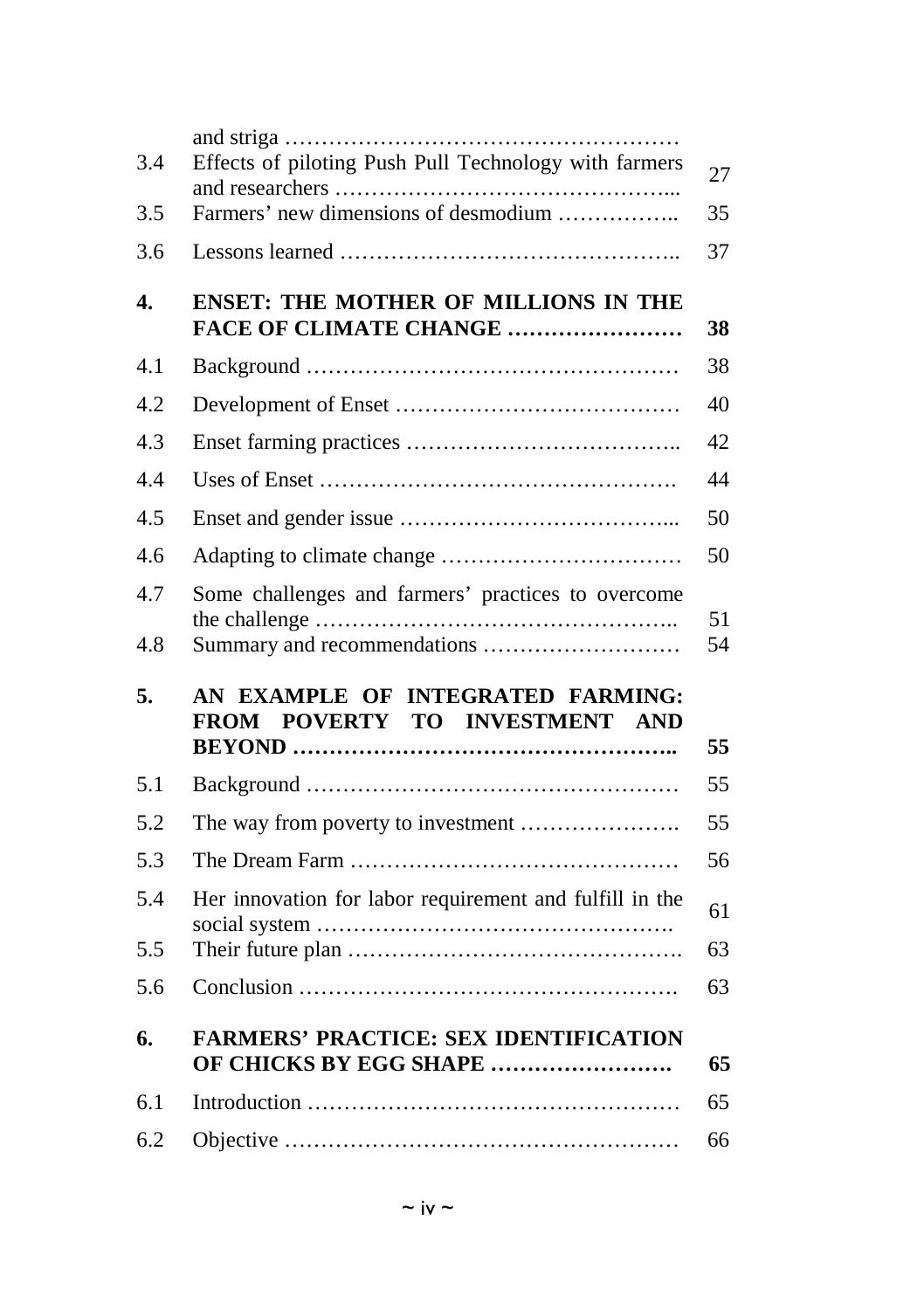| 6.3   |                                                                                             | 66 |
|-------|---------------------------------------------------------------------------------------------|----|
| 6.4   |                                                                                             | 67 |
| 6.5   |                                                                                             | 69 |
| Annex | <b>PREPARATION</b><br>AND<br>USE<br>OF<br>A:<br><b>BIOFERTILIZER BY SMALLHOLDER FARMERS</b> | 70 |
| A.1   |                                                                                             | 70 |
| A.2   | The necessary inputs for the preparation of biofertilizer                                   | 70 |
| A.3   | Necessary equipments used in preparing biofertilizer                                        | 71 |
| A.4   |                                                                                             | 72 |
| A.5   |                                                                                             | 75 |
| A.6   |                                                                                             | 77 |
| A.7   | Diffusion of the technology and approaches                                                  | 79 |
| A.8   |                                                                                             | 80 |
| B     |                                                                                             | 81 |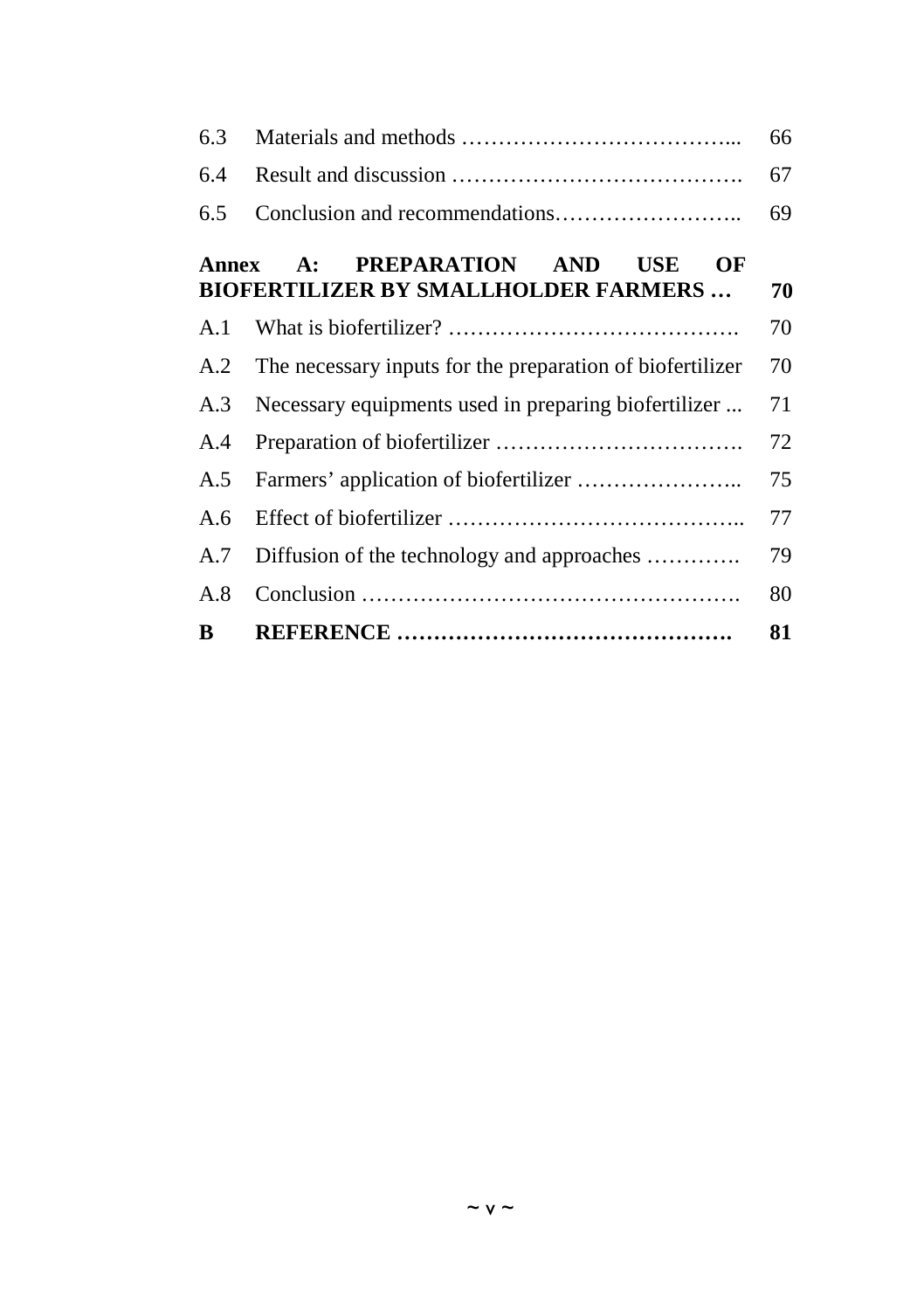#### **ACKNOWLEDGEMENTS**

The Best Practice Association (BPA), Prolinnova–Ethiopia (PE) and the Institute for Sustainable Development (ISD) are grateful and would like to extend their thanks and appreciation to the following organizations and individuals for their unreserved contributions in sharing their experiences in developing their good practices as well as the organizations that supported them to carry out the work.

These are, first and foremost, the farmers, their households and local communities for participating in different projects and using this opportunity to undertake and share their good practices with the support of their extension workers and local administrations.

Second are the donor organizations that have provided the funding for the members of BPA, PE and ISD to work with the farmers and their local authorities.

Third are the Church of Sweden and especially Mr Anders Ölund for his interest and understanding of the importance of the documentation and dissemination work of BPA and connecting BPA with The Church of Sweden.

Last but not least we acknowledge the host communities especially EECMY-DASSC areas of Hossana and Arbam Minch Synods during our field visiting.

> Hailu Araya BPA, PE and ISD Addis Ababa, Ethiopia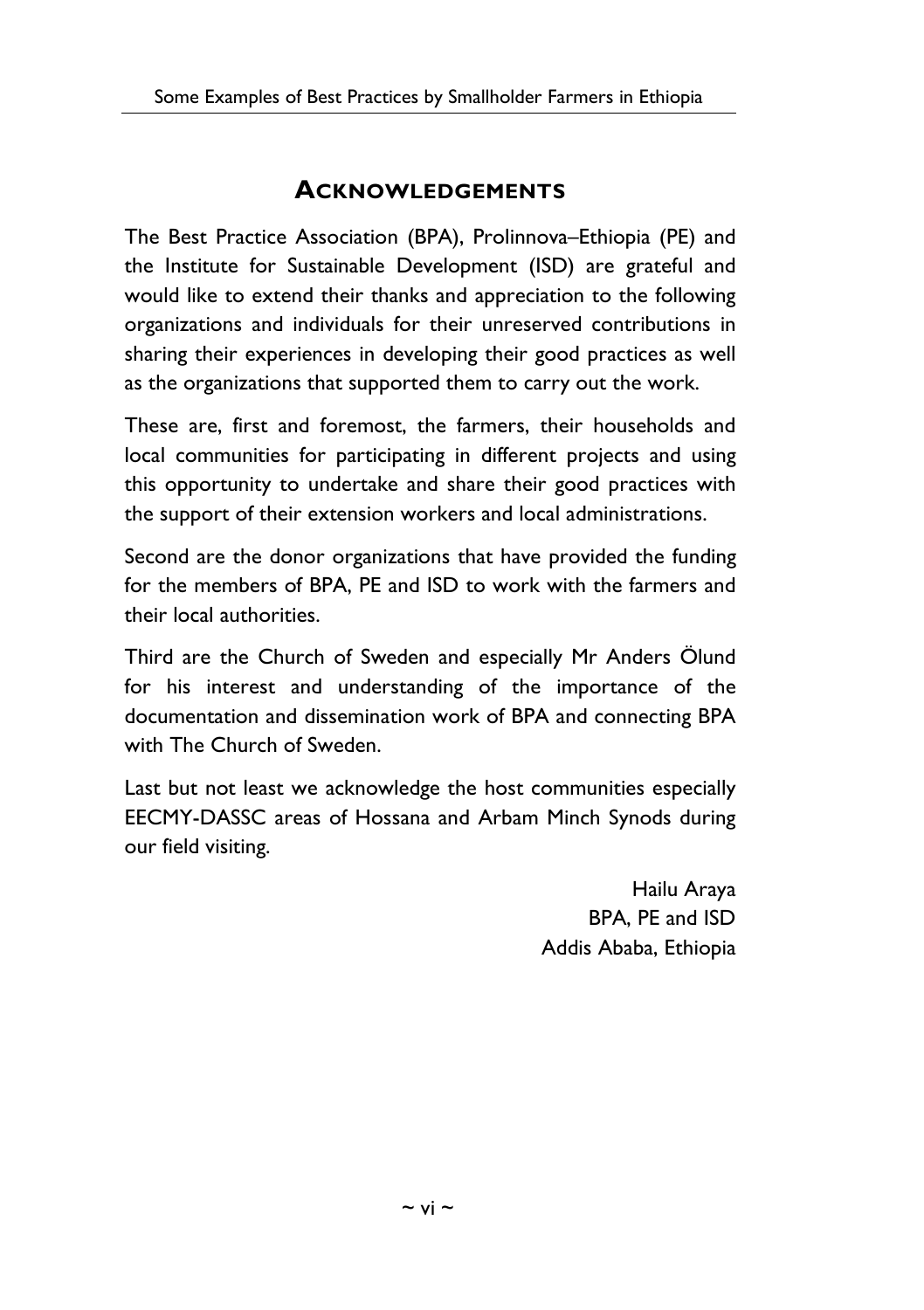### **FOREWORD**

This publication is the second edition on the "stories of change at the grass-root" brought about through the contribution of different actors, mostly farmers. These stories are about unique grass-roots experiences, which could be construed as "best practices". These beyond any reasonable doubt demonstrate the innovative capacity of Ethiopian farmers and should be widely shared to inspire other men, women and youth farmers. Research and Development (R & D) organizations can also make use of the information in formulating agricultural development strategies and policies required to ensure sustainable development.

Proponents of environmentally and socially sustainable agricultural development recognize the indispensable role and contribution of the smallholder farmers and their time-tested and extremely rich indigenous farm practices. As supporter and promoter of sustainable agricultural development, the Best Practice Association is of firm belief that if properly synthesized, packaged and disseminated such knowledge could go a long way to spur the country's economic development even in this modern and globalized world. Among the wide array of existing best practices that can be cited, this publication has covered some of the integrated farming farmers are implementing to escape out of poverty and their daring move towards investment, the awe inspiring sustainable land management practices of the Konso people, the efforts farmers make to engage in research in their own way individually and/or in collaboration with scientists e.g. chick sex identification, biogas and bio-fertilizers.

The new and complex challenges presented by climate change require wide-scale dissemination of technologies and mitigation/coping methods that work best for the farming community, which suffers the brunt of the negative impacts of this phenomenon. Such measures need to be brought to the attention of agricultural specialists, researchers, academicians, policymakers and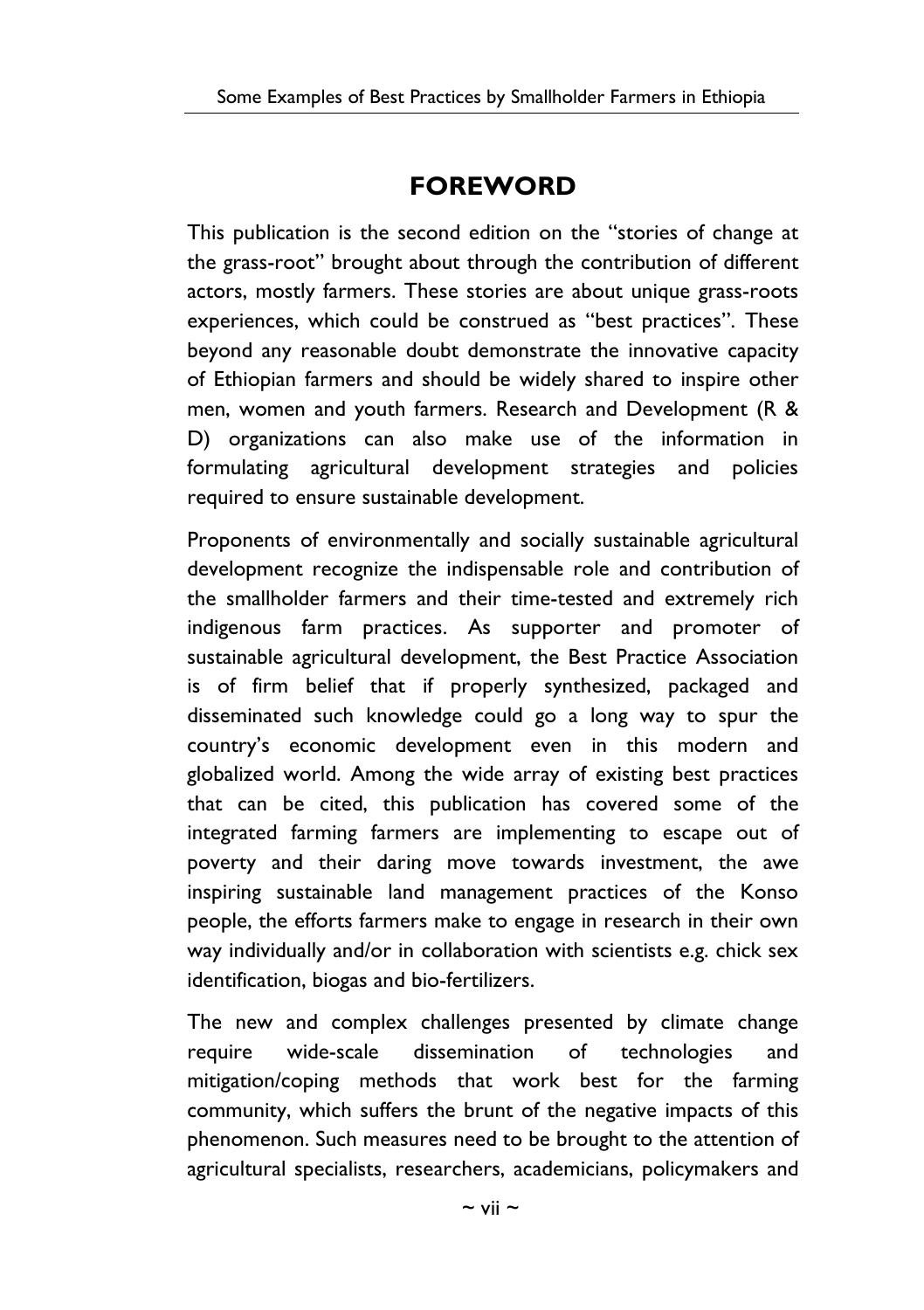other stakeholders in and outside the country to help them develop a very good understanding of issues involved and be in a better position to support promotion of effective interventions including farmers' innovations. Hence, this publication can be considered timely and fitting as it highlights the second batch of locally available and successful practices in the smallholder farming system with the aim of sharing more broadly with the wider public and motivate stakeholders to support the noble cause of bringing to light indigenous knowledge and innovation. The compilation, synthesis and printing of this publication was made possible with the generous support of the Church of Sweden.

Fassil Reda

ATA, Maize and Sorghum Value Chain Director Addis Ababa, Ethiopia

January 2015